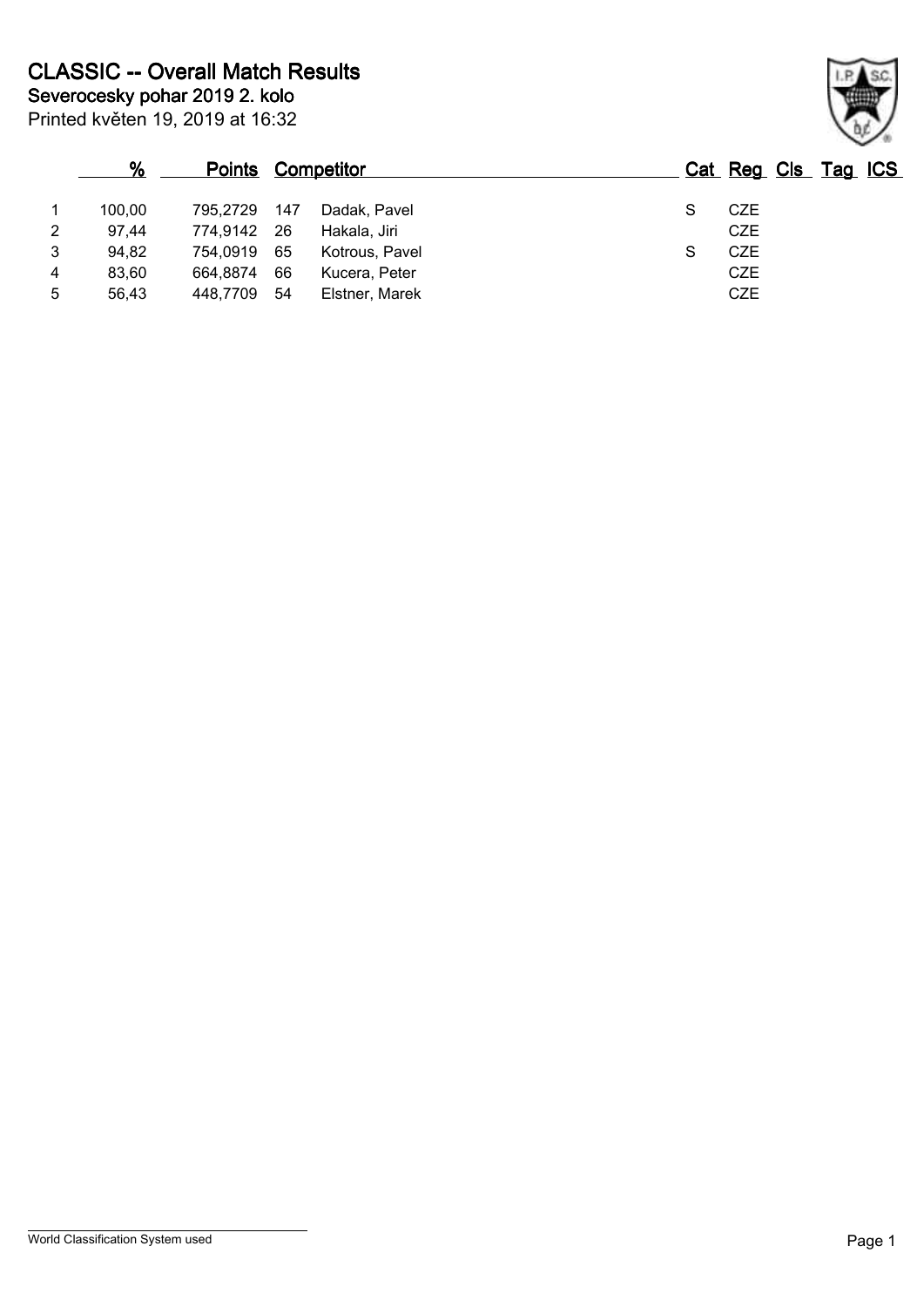|                | $\frac{9}{6}$ | <b>Points Competitor</b> |     |                    |   | Cat Reg Cls Tag ICS |  |  |
|----------------|---------------|--------------------------|-----|--------------------|---|---------------------|--|--|
| $\mathbf 1$    | 100.00        | 858.2528                 | 60  | Neumann, Marek     |   | <b>CZE</b>          |  |  |
| $\overline{2}$ | 94,04         | 807.1339                 | -82 | Sustrova, Katerina |   | <b>CZE</b>          |  |  |
| 3              | 93,74         | 804,5439                 | 176 | Marik, Milan       |   | <b>CZE</b>          |  |  |
| 4              | 82,07         | 704,3934                 | -33 | Rataj, Jan         | S | <b>CZE</b>          |  |  |
| 5              | 73,28         | 628,9029                 | 36  | Votocek, Milos     | S | <b>CZE</b>          |  |  |
| 6              | 70,91         | 608.5497                 | -61 | Vajtr, David       |   | <b>CZE</b>          |  |  |
| $\overline{7}$ | 55,95         | 480.1596                 | 150 | Fryzek st., Lubor  | S | <b>CZE</b>          |  |  |
| 8              | 46,84         | 401.9849                 | 15  | Mares, Michal      | S | <b>CZE</b>          |  |  |

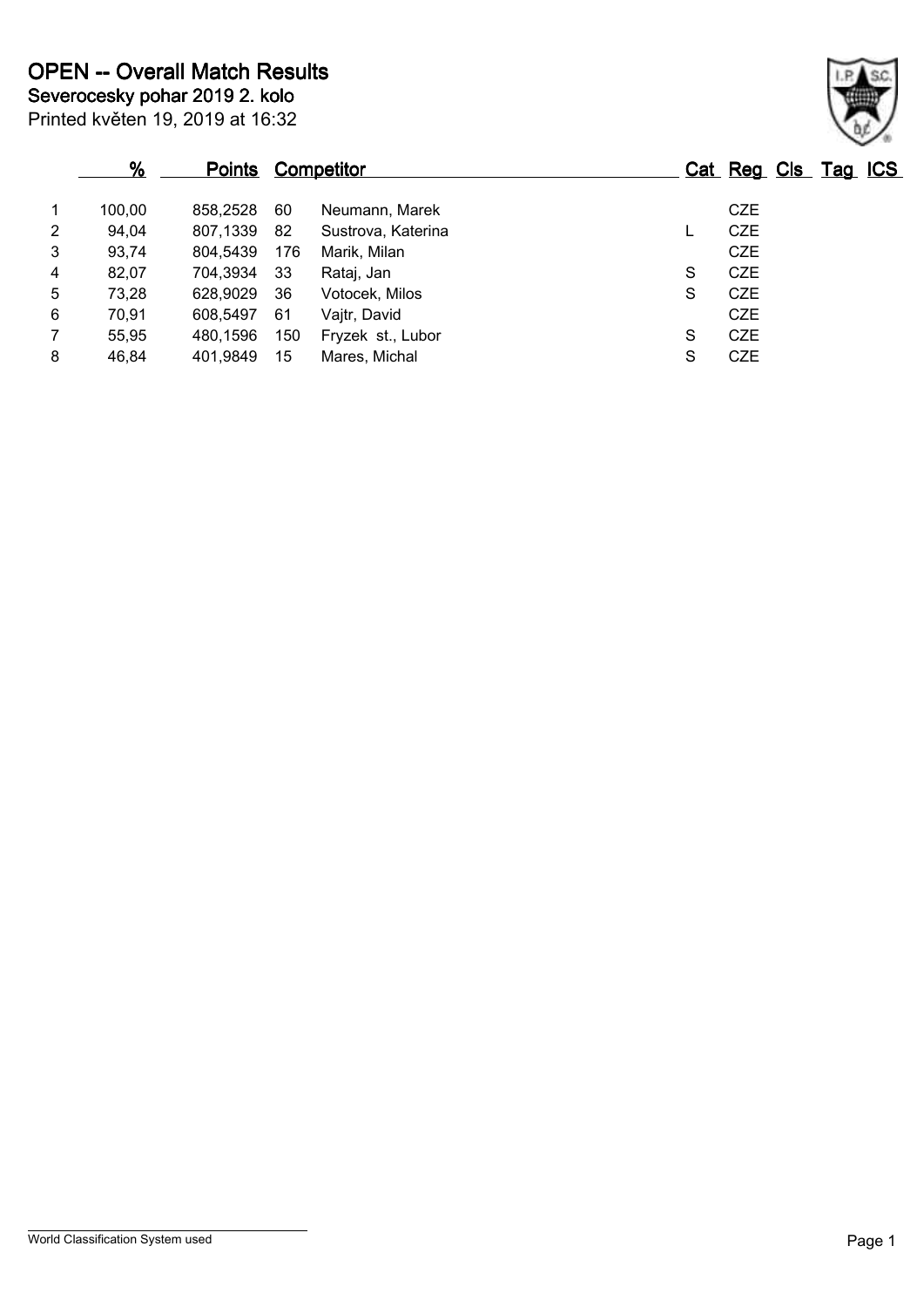**PRODUCTION -- Overall Match Results**

Printed květen 19, 2019 at 16:32 **Severocesky pohar 2019 2. kolo** 

|          | $\frac{9}{6}$  | Points Competitor    |                |                                      |               | Cat Reg Cls Tag ICS |  |  |
|----------|----------------|----------------------|----------------|--------------------------------------|---------------|---------------------|--|--|
| 1        | 100,00         | 812,3254             | 18             | Svoboda, Pavel                       |               | CZE                 |  |  |
| 2        | 99,37          | 807,2260             | 151            | Hanzlicek, Ladislav                  |               | CZE                 |  |  |
| 3        | 98,49          | 800,0848             | 87             | Kuzel, Zdenek                        |               | CZE                 |  |  |
| 4        | 97,76          | 794,0908             | 79             | Nemecek, Zdenek                      | SS            | CZE                 |  |  |
| 5        | 94,66          | 768,9546             | 130            | Tichy, Lukas                         | J             | <b>CZE</b>          |  |  |
| 6        | 90,85          | 737,9832             | 73             | Maska, Richard                       |               | CZE                 |  |  |
| 7        | 87,82          | 713,3491             | 172            | Felcman, Jiri                        |               | CZE                 |  |  |
| 8        | 86,47          | 702,4079             | 156            | Ulehla, Gejza                        |               | CZE                 |  |  |
| 9        | 85,88          | 697,6124             | 154            | Krcal, Jan                           |               | <b>CZE</b>          |  |  |
| 10       | 85,80          | 696,9856             | 137            | Kratochvil, Milos                    | $\mathbf S$   | CZE                 |  |  |
| 11       | 85,57          | 695,1397             | 34             | Richter, Jakub                       |               | <b>CZE</b>          |  |  |
| 12       | 83,69          | 679,8406             | 6              | Jurak, Jan                           |               | <b>CZE</b>          |  |  |
| 13       | 83,48          | 678,1005             | 19             | Arnold, Ctibor                       |               | <b>CZE</b>          |  |  |
| 14       | 82,89          | 673,3763             | 56             | Chabr, Pavel                         |               | <b>CZE</b>          |  |  |
| 15       | 82,16          | 667,3767             | 74             | Frinta, Petr                         |               | CZE                 |  |  |
| 16       | 81,77          | 664,2100             | 59             | Matousek, Jiri                       |               | CZE                 |  |  |
| 17       | 77,17          | 626,8652             | 46             | Petrik, Martin                       |               | <b>CZE</b>          |  |  |
| 18       | 76,24          | 619,3420             | 166            | Pulicek, Leos                        |               | <b>CZE</b>          |  |  |
| 19       | 75,28          | 611,5486             | 128            | Laburda, Jiri                        |               | CZE                 |  |  |
| 20       | 74,59          | 605,9481             | 75             | Geiger, Michael                      | S             | <b>GER</b>          |  |  |
| 21       | 72,66          | 590,2126             | 81             | Schulze, Danny                       |               | <b>GER</b>          |  |  |
| 22       | 72,43          | 588,3822             | 50             | Bernard, Petr                        |               | CZE                 |  |  |
| 23       | 72,12          | 585,8521             | 3              | Caprata st., Jaroslav                | $\mathsf S$   | CZE                 |  |  |
| 24       | 71,84          | 583,5684             | 165            | Novotny, Petr                        |               | CZE                 |  |  |
| 25       | 71,57          | 581,3998             | 38             | Bahensky, Michael                    |               | <b>CZE</b>          |  |  |
| 26       | 71,25          | 578,7827             | 93             | Scigel, Petr                         |               | CZE                 |  |  |
| 27       | 70,85          | 575,5278             | 57             | Kadlec, Ales                         |               | CZE                 |  |  |
| 28       | 70,77          | 574,8447             | 48             | Strnad, Ivo                          | ${\mathsf S}$ | CZE                 |  |  |
| 29       | 69,92          | 568,0090             | 109            | Valvoda, Marek                       |               | <b>CZE</b>          |  |  |
| $30\,$   | 68,48          | 556,3024             | 13             | Macura, Ondrej                       |               | CZE                 |  |  |
| 31       | 66,76          | 542,3021             | 21             | Beran, Jakub                         |               | CZE                 |  |  |
| 32       | 66,35          | 538,9462             | 148            | Feix, Radim                          |               | CZE                 |  |  |
| 33       | 65,67          | 533,4834             | 91             | Muzik, Pavel                         |               | CZE                 |  |  |
| 34       | 64,47          | 523,6974             | 29             | Kysela, Milos                        | S             | CZE                 |  |  |
| 35       | 64,18          | 521,3731             | 167            | Tichak, Pavel                        |               | CZE                 |  |  |
| 36       | 62,96          | 511,4114             | 16             | Moser, Viola                         | L             | <b>GER</b>          |  |  |
| 37       | 62,83          | 510,3827             | 51             | Bulir, Josef                         | $\mathsf S$   | CZE                 |  |  |
| 38       | 62,69          | 509,2351             | 160            | Capek, Petr                          |               | CZE                 |  |  |
| 39       | 62,65          | 508,9433             | 169            | Vancat, Ladislav                     | ${\mathsf S}$ | CZE                 |  |  |
| 40<br>41 | 60,48          | 491,3154<br>491,0881 | 90             | Mazak, Jaroslav<br>Kupilik, Libor    |               | CZE<br><b>CZE</b>   |  |  |
| 42       | 60,45          |                      | 138            |                                      |               | CZE                 |  |  |
|          | 60,25          | 489,4158             | 103            | Macal, Petr                          |               |                     |  |  |
| 43<br>44 | 58,07<br>58,06 | 471,7058<br>471,6454 | 42<br>152      | Kovarik, Milan                       | ${\mathsf S}$ | CZE<br><b>CZE</b>   |  |  |
| 45       | 57,61          | 467,9931             | $\overline{2}$ | Stastny, Petr<br>Caprata, Jaroslav A |               | <b>CZE</b>          |  |  |
| 46       | 56,83          | 461,6219             | $\overline{7}$ | Kabatek, Emilia                      | L             | <b>GER</b>          |  |  |
| 47       | 56,43          | 458,4071             | 64             | Jires, Pavel                         | $\mathsf S$   | CZE                 |  |  |
|          |                |                      |                |                                      |               |                     |  |  |

55,89 454,0246 107 Starcevic, Miroslav CZE

World Classification System used **Page 1** 

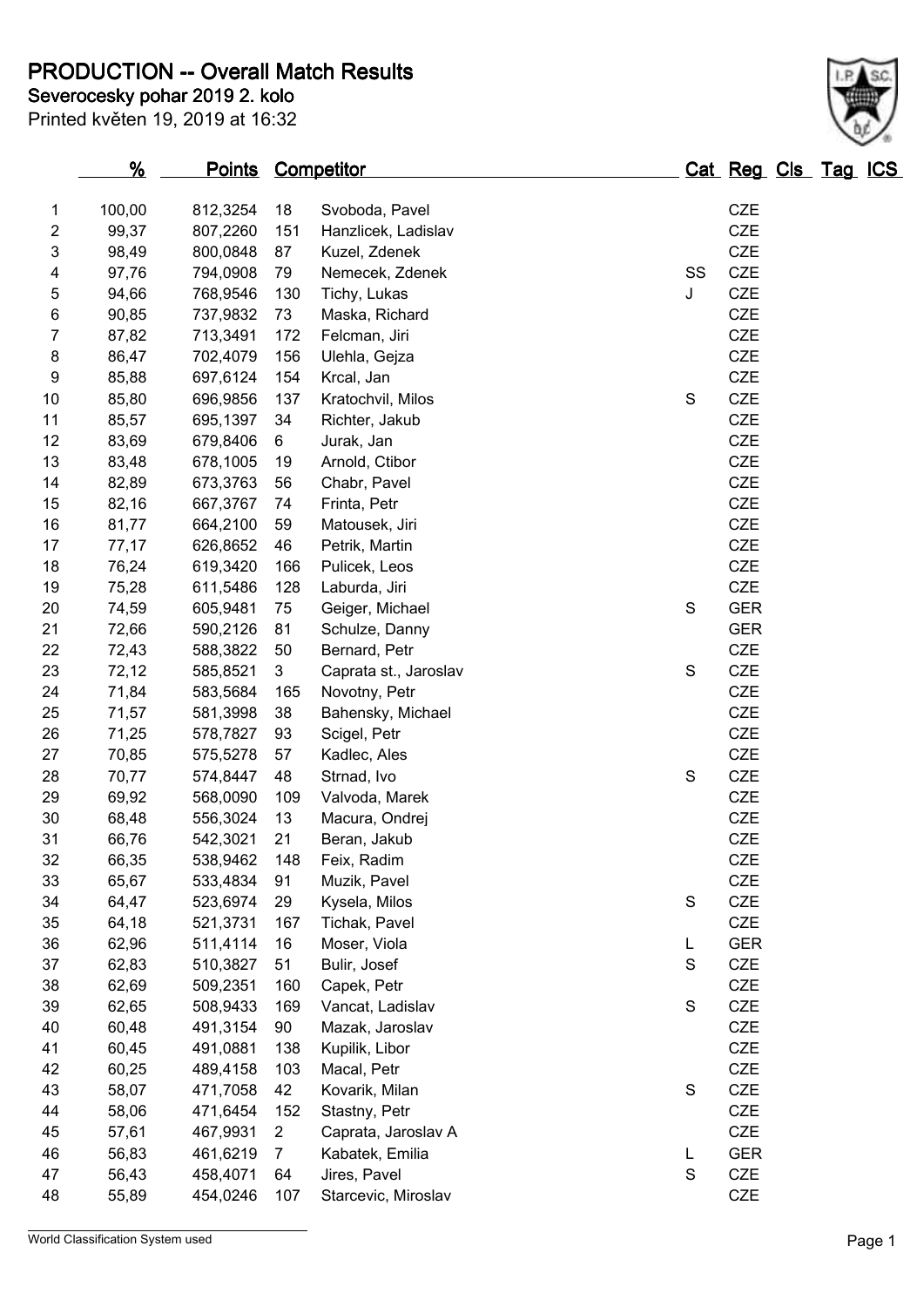**PRODUCTION -- Overall Match Results**

Printed květen 19, 2019 at 16:32 **Severocesky pohar 2019 2. kolo** 

|    | $\frac{9}{6}$ | <u>Points</u> |     | <b>Competitor</b>  |    | Cat Reg Cls Tag ICS |  |  |
|----|---------------|---------------|-----|--------------------|----|---------------------|--|--|
| 49 | 55,20         | 448,3883      | 129 | Skiejka, Ales      |    | <b>CZE</b>          |  |  |
| 50 | 54,92         | 446,1341      | 153 | Kraus, Michal      |    | <b>CZE</b>          |  |  |
| 51 | 54,60         | 443,5416      | 55  | Horovic, Michael   |    | <b>CZE</b>          |  |  |
| 52 | 52,43         | 425,9103      | 30  | Marek, Jiri        | SS | <b>CZE</b>          |  |  |
| 53 | 50,13         | 407,2060      | 43  | Nepivoda, Ales     |    | <b>CZE</b>          |  |  |
| 54 | 50,08         | 406,8430      | 133 | Vostrelova, Tereza | L  | <b>CZE</b>          |  |  |
| 55 | 49,81         | 404,6188      | 162 | Hemr, Jiri         |    | <b>CZE</b>          |  |  |
| 56 | 49,39         | 401,2408      | 94  | Svobodova, Marta   | L  | <b>CZE</b>          |  |  |
| 57 | 46,99         | 381,7051      | 112 | Cech, Jonas        |    | <b>CZE</b>          |  |  |
| 58 | 45,92         | 373,0493      | 40  | Golounin, Maxim    |    | <b>CZE</b>          |  |  |
| 59 | 45,59         | 370,3566      | 163 | Holy, Jan          | S  | <b>CZE</b>          |  |  |
| 60 | 43,42         | 352,7461      | 159 | Briza, Pavel       |    | <b>CZE</b>          |  |  |
| 61 | 41,75         | 339,1136      | 139 | Mara, Martin       |    | <b>CZE</b>          |  |  |
| 62 | 41,30         | 335,5189      | 144 | Toman, Jan         |    | <b>CZE</b>          |  |  |
| 63 | 40,82         | 331,5640      | 44  | Oklestek, Tomas    |    | <b>CZE</b>          |  |  |
| 64 | 39,31         | 319,3263      | 53  | Dohnal, Stanislav  |    | <b>CZE</b>          |  |  |
| 65 | 34,63         | 281,3478      | 134 | Dubeda, Jakub      |    | <b>CZE</b>          |  |  |
| 66 | 31,39         | 254,9797      | 158 | Bernatek, Ivan     | SS | <b>CZE</b>          |  |  |
| 67 | 28,47         | 231,3096      | 113 | Fabian, Kamil      |    | CZE                 |  |  |

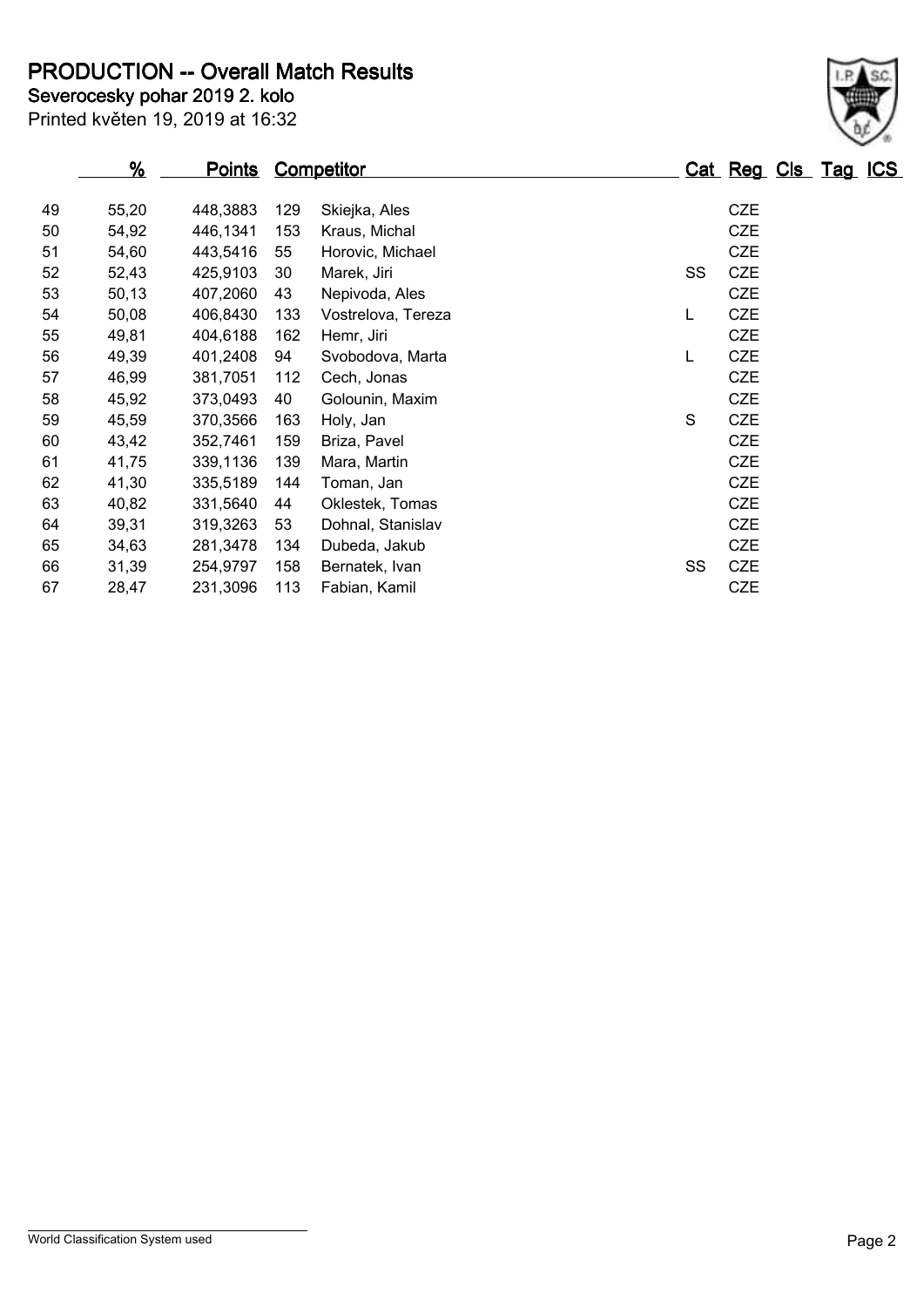**PRODUCTION OPTICS -- Overall Match Results**

**Severocesky pohar 2019 2. kolo** 

Printed květen 19, 2019 at 16:32

|    | $\frac{9}{6}$ | <u>Points</u> |     | <b>Competitor</b> |    | Cat Reg Cls Tag ICS |            |  |
|----|---------------|---------------|-----|-------------------|----|---------------------|------------|--|
| 1  | 100,00        | 792,5915      | 98  | Bures, Vitezslav  |    | <b>CZE</b>          |            |  |
| 2  | 99,84         | 791,3075      | 85  | Zolnay, Pavol     |    | <b>CZE</b>          |            |  |
| 3  | 98,77         | 782,8660      | 168 | Valasik, Petr     |    | <b>CZE</b>          |            |  |
| 4  | 97,97         | 776,4991      | 101 | Kostak, Jan       |    | CZE                 |            |  |
| 5  | 95,60         | 757,7387      | 37  | Zicha, Josef      |    | <b>CZE</b>          |            |  |
| 6  | 94,63         | 749,9898      | 99  | Heglas, Jakub     |    | <b>CZE</b>          |            |  |
| 7  | 94,27         | 747,1633      | 84  | Zolnay, Anka      | L  | <b>CZE</b>          |            |  |
| 8  | 91,31         | 723,7060      | 124 | Dobias, Jiri      |    | <b>CZE</b>          |            |  |
| 9  | 89,69         | 710,8671      | 155 | Melc, Domink      |    | <b>CZE</b>          |            |  |
| 10 | 87,32         | 692,1138      | 164 | Landl, Radek      |    | <b>CZE</b>          |            |  |
| 11 | 81,89         | 649,0352      | 10  | Kohout, Jaromir   |    | <b>CZE</b>          | <b>PCO</b> |  |
| 12 | 79,62         | 631,0540      | 76  | Hulka, Pavel      |    | <b>CZE</b>          |            |  |
| 13 | 74,38         | 589,5551      | 78  | Marousek, Petr    | S  | <b>CZE</b>          |            |  |
| 14 | 71,12         | 563,6755      | 119 | Sustr, Milos      | SS | <b>CZE</b>          |            |  |
| 15 | 70,10         | 555,5697      | 105 | Novotny, Jiri     | S  | <b>CZE</b>          |            |  |
| 16 | 68,02         | 539,1444      | 41  | Hradek, Zbynek    |    | <b>CZE</b>          |            |  |
| 17 | 50,37         | 399,2296      | 161 | Fiala, Rostislav  |    | <b>CZE</b>          |            |  |
| 18 | 41,27         | 327,0931      | 14  | Macura, Jiri      |    | <b>CZE</b>          |            |  |
| 19 | 36,72         | 291,0098      | 174 | Pojer, Lubos      | SS | CZE                 |            |  |
| 20 | 35,84         | 284,0492      | 77  | Jobst, Diana      | L  | <b>GER</b>          |            |  |

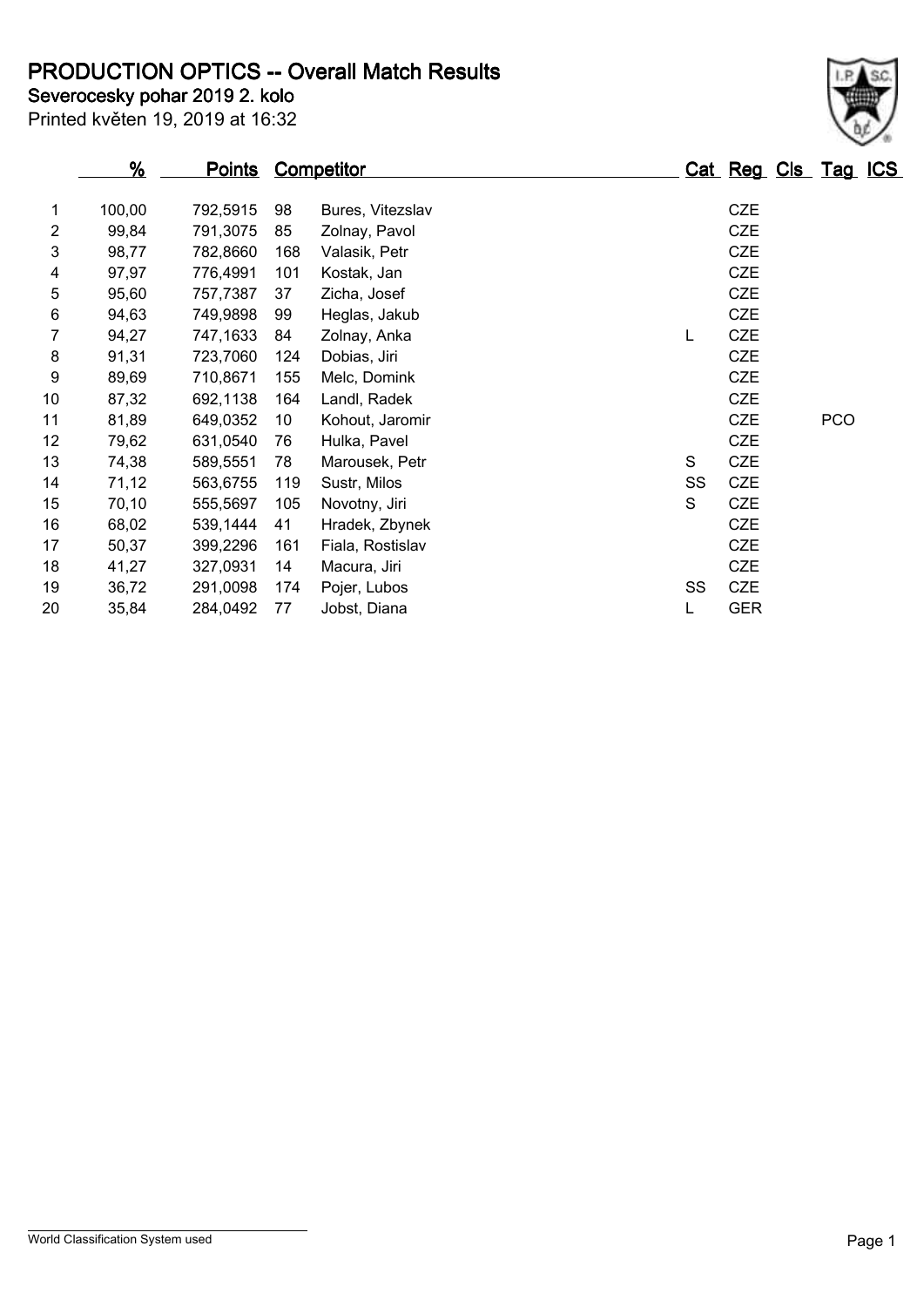|   | %      |             | <b>Points Competitor</b> |     | Cat Reg Cls Tag ICS |
|---|--------|-------------|--------------------------|-----|---------------------|
|   | 100.00 | 818.3549    | - 173<br>Prosek, Jan     |     | CZE                 |
| 2 | 82.30  | 673.5046 31 | Prepletany, Jan          | SS. | CZE                 |
| 3 | 64.16  | 525,0340    | 68<br>Rossl, Karel       |     | CZE                 |

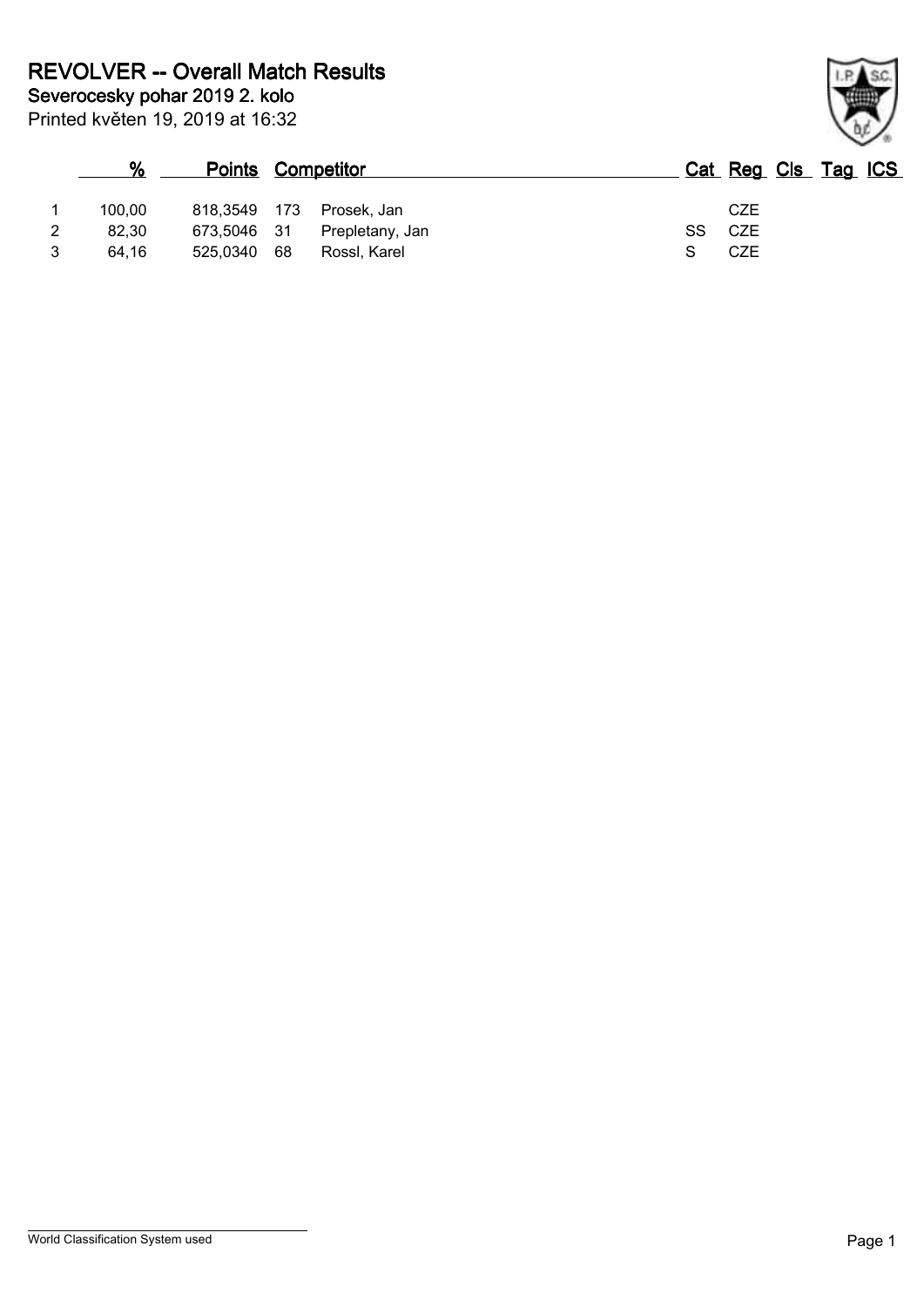**STANDARD -- Overall Match Results**

Printed květen 19, 2019 at 16:32

## **Severocesky pohar 2019 2. kolo**

|                     | <u>%</u>       | <b>Points Competitor</b> |              |                                       |             | Cat Reg Cls Tag ICS |  |  |
|---------------------|----------------|--------------------------|--------------|---------------------------------------|-------------|---------------------|--|--|
| 1                   | 100,00         | 860,0203                 | 97           | Liehne, Zdenek                        |             | <b>CZE</b>          |  |  |
| $\overline{c}$      | 88,55          | 761,5307                 | 17           | Riha, Michal                          |             | <b>CZE</b>          |  |  |
| 3                   | 88,12          | 757,8177                 | 58           | Krejci, Martin                        |             | CZE                 |  |  |
| 4                   | 85,83          | 738,1936                 | 89           | Liehne, Jan                           |             | CZE                 |  |  |
| 5                   | 83,87          | 721,2767                 | 122          | Bocarov, Vasil                        |             | <b>CZE</b>          |  |  |
|                     | 75,14          |                          | 25           |                                       |             | <b>CZE</b>          |  |  |
| 6<br>$\overline{7}$ |                | 646,2329                 |              | Habasko, Miloslav                     |             | <b>CZE</b>          |  |  |
| 8                   | 73,18<br>72,80 | 629,4050<br>626,0871     | 86<br>20     | Liehne, Irena                         | L<br>S      | <b>CZE</b>          |  |  |
| 9                   | 72,42          | 622,8283                 | 149          | Benes, Stanislav<br>Fryzek ml., Lubor |             | <b>CZE</b>          |  |  |
| 10                  |                |                          | 49           |                                       | S           | <b>CZE</b>          |  |  |
| 11                  | 71,48<br>71,44 | 614,7684                 | $\mathbf{1}$ | Wilk, Ivo                             | S           | <b>GER</b>          |  |  |
| 12                  |                | 614,3714                 |              | Braun, Jurgen                         |             | CZE                 |  |  |
| 13                  | 69,58          | 598,4042                 | 117          | Paul, Petr                            |             | <b>CZE</b>          |  |  |
|                     | 68,95          | 592,9736                 | 102          | Leitner, Benjamin                     |             | <b>CZE</b>          |  |  |
| 14                  | 68,76          | 591,3777                 | 123          | Bocek, Jaroslav                       |             |                     |  |  |
| 15                  | 66,67          | 573,4106                 | 114          | Herold, Jakub                         |             | CZE                 |  |  |
| 16                  | 65,76          | 565,5272                 | 39           | Cihelna, Petr                         |             | CZE                 |  |  |
| 17                  | 64,28          | 552,8147                 | 52           | Dlouhy, Michal                        |             | <b>CZE</b>          |  |  |
| 18                  | 63,79          | 548,6148                 | 145          | Turkova, Eva                          | L           | <b>CZE</b>          |  |  |
| 19                  | 63,13          | 542,9318                 | 92           | Petrik, Jan                           | $\mathbf S$ | <b>CZE</b>          |  |  |
| 20                  | 62,71          | 539,2980                 | 83           | Weingartner, Tomas                    | SS          | <b>CZE</b>          |  |  |
| 21                  | 62,60          | 538,3855                 | 111          | Blazek, Tomas                         |             | <b>CZE</b>          |  |  |
| 22                  | 62,56          | 538,0534                 | 22           | Cerny, Vaclav                         |             | <b>CZE</b>          |  |  |
| 23                  | 62,39          | 536,5442                 | 72           | Zakostelecky, Frantisek               | SS          | <b>CZE</b>          |  |  |
| 24                  | 61,57          | 529,5367                 | 47           | Stahl, Robert                         | $\mathbf S$ | <b>CZE</b>          |  |  |
| 25                  | 59,36          | 510,5404                 | 157          | Vesely, Marek                         |             | <b>CZE</b>          |  |  |
| 26                  | 58,46          | 502,8060                 | 62           | Batek, Jaroslav                       | SS          | <b>CZE</b>          |  |  |
| 27                  | 58,43          | 502,5506                 | 132          | Vostry, Jiri                          | $\mathbf S$ | CZE                 |  |  |
| 28                  | 58,12          | 499,8776                 | 71           | Volesak, Jan                          |             | <b>CZE</b>          |  |  |
| 29                  | 58,09          | 499,6176                 | 175          | Simek, Frantisek                      | SS          | <b>CZE</b>          |  |  |
| 30                  | 57,70          | 496,2623                 | 125          | Fiala, Milan                          |             | <b>CZE</b>          |  |  |
| 31                  | 56,84          | 488,8499                 | 95           | Sykora, Michal                        |             | <b>CZE</b>          |  |  |
| 32                  | 56,49          | 485,8498                 | 100          | Kopriva, Petr                         |             | <b>CZE</b>          |  |  |
| 33                  | 54,11          | 465,3847                 | 121          | Winter, Roman                         |             | <b>CZE</b>          |  |  |
| 34                  | 54,04          | 464,7747                 | 171          | Rehberger, Ivo                        |             | <b>CZE</b>          |  |  |
| 35                  | 53,69          | 461,7716                 | 4            | Galukhina, Elina                      | L           | CZE                 |  |  |
| 36                  | 53,56          | 460,6444                 | 142          | Simecek, Jiri                         |             | CZE                 |  |  |
| 37                  | 53,30          | 458,3833                 | 108          | Ulman, Tomas                          |             | CZE                 |  |  |
| 38                  | 53,14          | 457,0369                 | 23           | Cerny, Marek                          | J           | <b>CZE</b>          |  |  |
| 39                  | 52,49          | 451,3931                 | 135          | Dubeda, Lukas                         |             | CZE                 |  |  |
| 40                  | 51,86          | 445,9966                 | 146          | Albrecht, Patrick                     |             | CZE                 |  |  |
| 41                  | 51,13          | 439,7267                 | 88           | Liehne st., Jan                       | SS          | <b>CZE</b>          |  |  |
| 42                  | 50,95          | 438,1554                 | 28           | Hradek, Martin                        |             | <b>CZE</b>          |  |  |
| 43                  | 50,93          | 438,0398                 | 116          | Krejcarkova, Sona                     | L           | CZE                 |  |  |
| 44                  | 50,05          | 430,4689                 | 96           | Smehyl, Lubomir                       | S           | CZE                 |  |  |
| 45                  | 49,60          | 426,5555                 | 5            | Fullsack, David                       |             | CZE                 |  |  |
| 46                  | 48,73          | 419,0693                 | 126          | Hejnova, Deana                        | L           | <b>CZE</b>          |  |  |
| 47                  | 47,67          | 409,9546                 | 9            | Karlik, Frantisek                     |             | CZE                 |  |  |
| 48                  | 47,46          | 408,1685                 | 35           | Sedina, Jiri                          |             | CZE                 |  |  |
|                     |                |                          |              |                                       |             |                     |  |  |

World Classification System used **Page 1** 



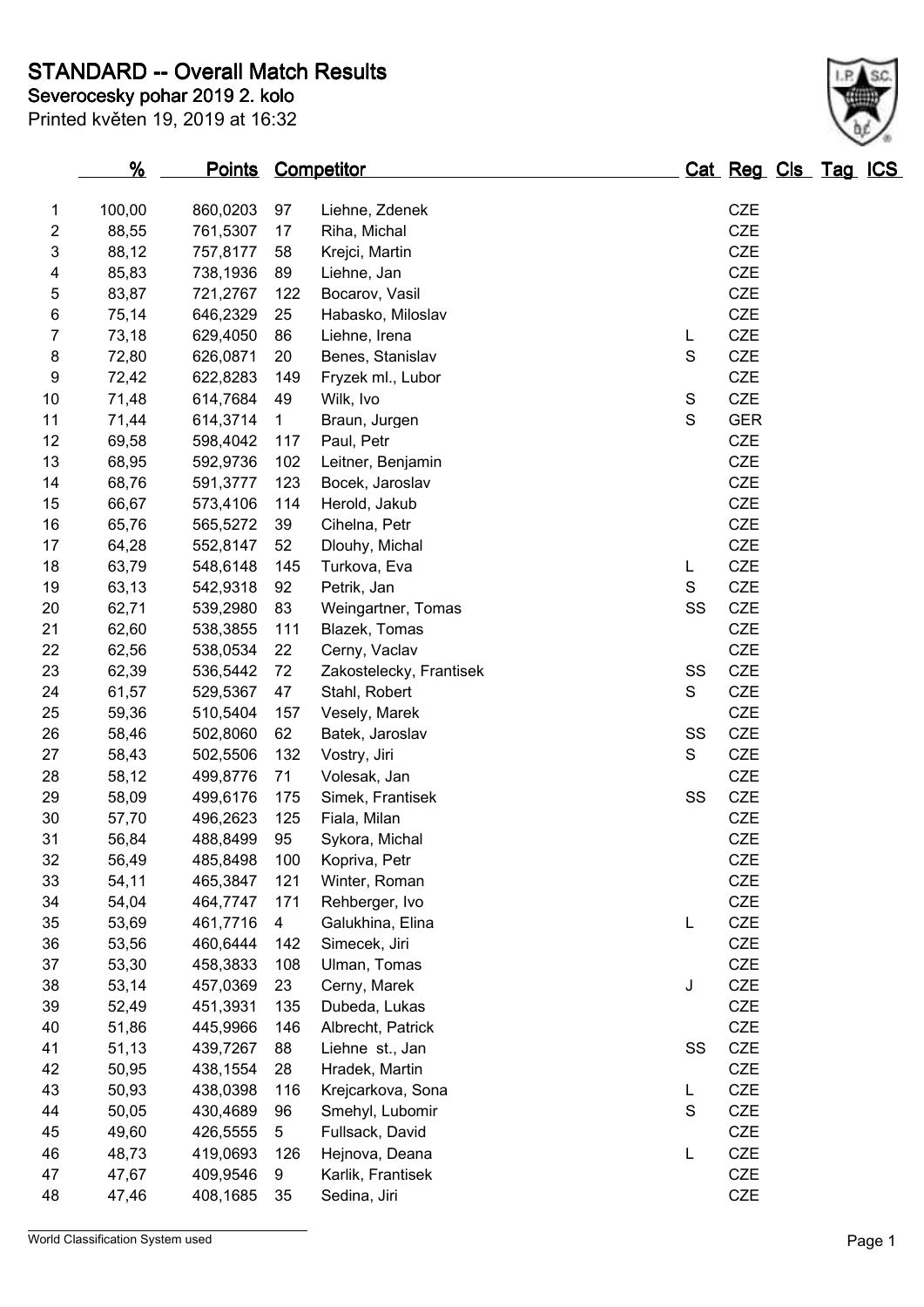**STANDARD -- Overall Match Results**

Printed květen 19, 2019 at 16:32 **Severocesky pohar 2019 2. kolo** 

|    | %     | <b>Points</b> |     | Competitor          |    | Cat Reg Cls Tag ICS |  |  |
|----|-------|---------------|-----|---------------------|----|---------------------|--|--|
| 49 | 47,34 | 407.1514      | 115 | Krejcarek, Jaroslav | S  | <b>CZE</b>          |  |  |
| 50 | 45,19 | 388,6062      | 8   | Karlik, David       |    | <b>CZE</b>          |  |  |
| 51 | 45,06 | 387,4887      | 143 | Sumanova, Michaela  | L  | <b>CZE</b>          |  |  |
| 52 | 45,02 | 387,1624      | 70  | Vltavsky, Miroslav  | SS | <b>CZE</b>          |  |  |
| 53 | 42,73 | 367,5025      | 67  | Naprstek, Martin    | SS | <b>CZE</b>          |  |  |
| 54 | 42,64 | 366,7054      | 136 | Horackova, Anna     |    | <b>CZE</b>          |  |  |
| 55 | 41,24 | 354,6637      | 127 | Kupcik, Pavel       | SS | <b>CZE</b>          |  |  |
| 56 | 39,81 | 342,3806      | 170 | Janouch, Pavel      |    | <b>CZE</b>          |  |  |
| 57 | 39,54 | 340,0522      | 106 | Ryzlerova, Iva      |    | <b>CZE</b>          |  |  |
| 58 | 37,07 | 318,8028      | 32  | Puncochar, Jaromir  | SS | <b>CZE</b>          |  |  |
| 59 | 33,35 | 286,8525      | 120 | Vorechova, Kristyna |    | <b>CZE</b>          |  |  |
| 60 | 31,32 | 269,3963      | 140 | Mazuch, Tomas       |    | <b>CZE</b>          |  |  |
| 61 | 31,23 | 268,5985      | 118 | Sztacho, Ondrej     |    | <b>CZE</b>          |  |  |
| 62 | 26,61 | 228,8686      | 110 | Binder, Jiri        | S  | <b>CZE</b>          |  |  |